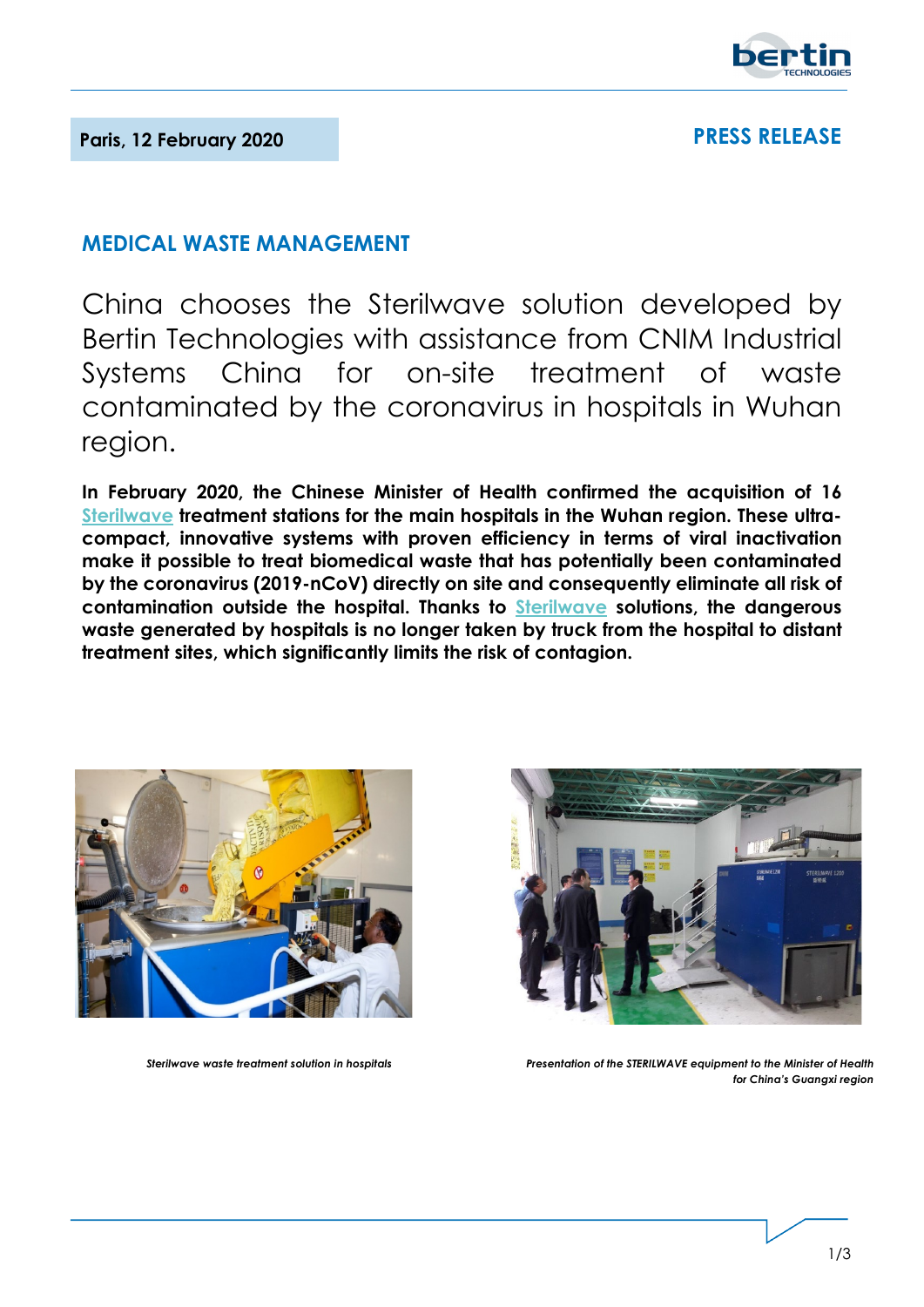

## **Paris, 12 February 2020 PRESS RELEASE**

In order to help **combat the spread** of the new coronavirus (2019-nCoV) in the Wuhan region of China**,** [Bertin Technologies](https://bertin-technologies.com/) (CNIM Group) offered China **[its experience and expertise](https://www.bertin-medical-waste.com/) in treating biomedical waste** directly in hospitals **through the sale of 16 [Sterilwave SW440](https://www.bertin-medical-waste.com/products/biohazardous-waste-management-systems/sterilwave-440/) machines** (treatment

capacity: up to 80 kg/hour).

These machines make it possible to **grind down and sterilize all types of hospital waste** that may potentially have been contaminated by the coronavirus **using microwave treatment**, and therefore remove the need to take this waste outside the hospital, which poses a significant risk of external contamination.



*Saturday 8 February: First delivery of 5 machines headed for the WUHAN region main hospitals with the help of CNIM Industrial Systems China*

The Sterilwave *in-situ* process is very simple and fully automated: **the waste is ground down and heated in the same container to over 100°C** for twenty minutes. When the waste exits the machine, it is dry, inert and completely unrecognizable, with a volume reduction of 85% and a weight reduction of 25%. After the Sterilwave process, all the treated waste can be managed as a regular municipal waste without biological risk and hazard for the Public Health.

**[The biological inactivation results](https://www.bertin-medical-waste.com/expertise/microbial-inactivation-microwave-radiation/) obtained on bacteria (including sporulated forms\*) and viruses have been validated** by the Ministries of Health and the Environment in both France and China. The Sterilwave process reaches **all international norms and standards** known worldwide for the management of bio-hazardous waste. Studies have shown that the coronavirus is quickly destroyed at temperatures above 80°C, meaning it can be efficiently eliminated by the Sterilwave manufacture by Bertin Technologies.



According to [a study published on 29 January in](https://www.nejm.org/doi/full/10.1056/NEJMoa2001316?query=featured_home) *The New England [Journal of Medicine](https://www.nejm.org/doi/full/10.1056/NEJMoa2001316?query=featured_home)*, **the contagiousness of the coronavirus 2019-nCov is approximatively of 2.2 person by contaminated patient.** The hospital waste generated by the contaminated patient is one of the main source of the spread. The viruses/spores/germs can not only survive, but also thrive on this waste over periods ranging from several days to several weeks. The Sterilwave solution therefore allows hospitals to **[treat](https://www.bertin-medical-waste.com/expertise/optimisation-hospital-waste-systems/)  [this waste directly on site](https://www.bertin-medical-waste.com/expertise/optimisation-hospital-waste-systems/)** with no risk of external contamination, which means that hospitals are helping to fight against the spread of the disease.

**"Our primary intention is to be a reliable partner for Health Services so that we can face the Public health challenges together,"** says Boguslaw Lorecki, Director of [Bertin Medical Waste.](https://www.bertin-medical-waste.com/)

### *>> [Video[\] Sterilwave, the alternative solution for on-site medical waste treatment](https://www.youtube.com/watch?v=YDuCpux3xD8)*

*\**The sporulated form of a bacterium is a dehydrated state that gives it extremely high resistance to environmental conditions, in particular temperature resistance. This is why this form is particularly useful in checking inactivation efficacy: if a process is effective on sporulated bacteria, it will be even more effective against vegetative bacteria.